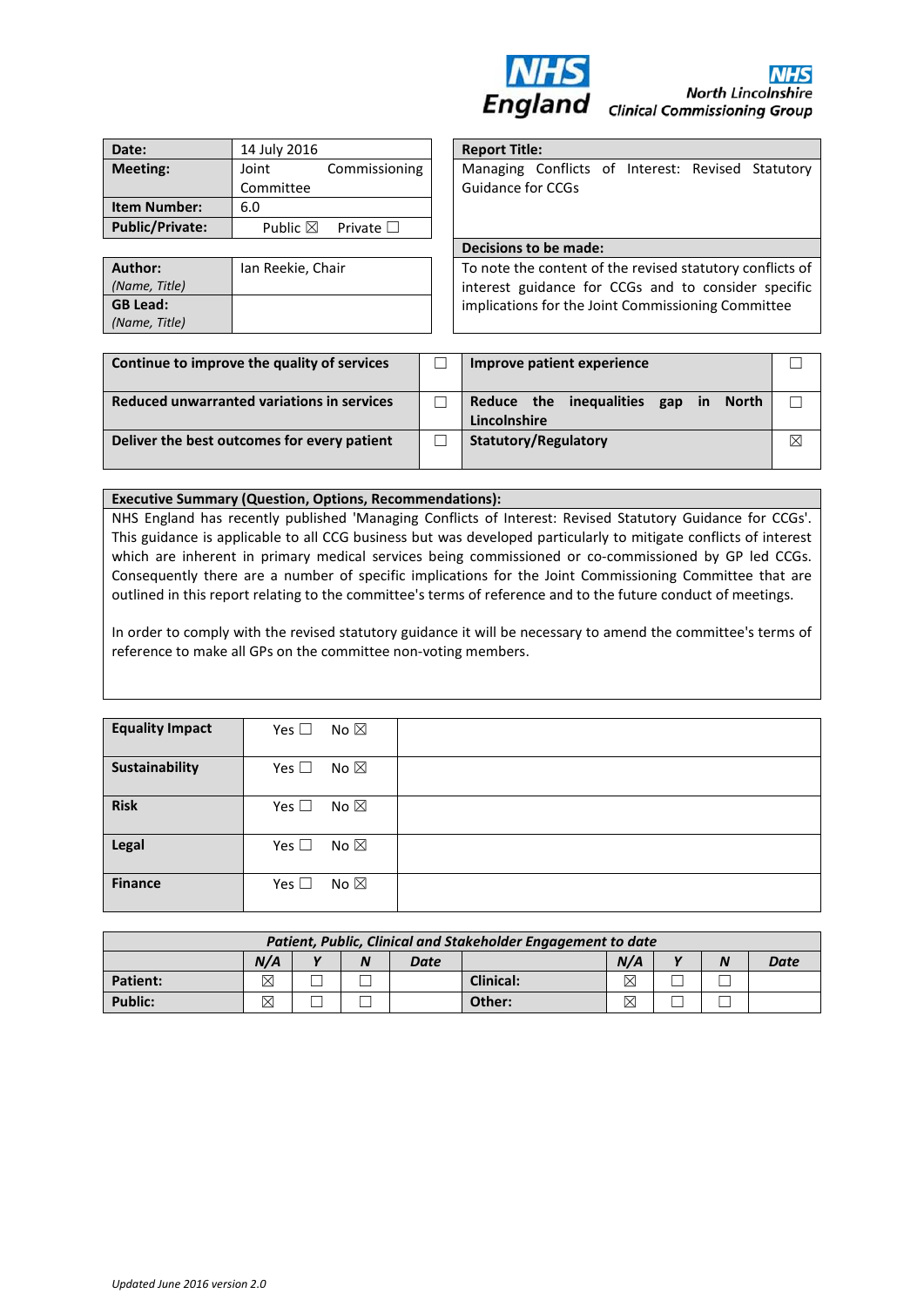## **Managing Conflicts of Interest: Revised Statutory Guidance for CCGs**

- 1. Introduction
- 1.1 NHS England has recently published 'Managing Conflicts of Interest: Revised Statutory Guidance for CCGs' which can be accessed at: [https://www.england.nhs.uk/commissioning/wp](https://www.england.nhs.uk/commissioning/wp-content/uploads/sites/12/2016/06/revsd-coi-guidance-june16.pdf)[content/uploads/sites/12/2016/06/revsd-coi-guidance-june16.pdf](https://www.england.nhs.uk/commissioning/wp-content/uploads/sites/12/2016/06/revsd-coi-guidance-june16.pdf)
- 1.2 This guidance is applicable to all CCG business but was developed particularly to mitigate conflicts of interest which are inherent in primary medical services being commissioned or co-commissioned by GP led CCGs. Consequently there are a number of specific implications for the Joint Commissioning Committee relating to the committee's terms of reference and to the future conduct of meetings.
- 1.3 It should be noted that in a number of areas the guidance makes recommendations rather than specifying requirements. However it is clear that compliance with these recommendations is expected and will be assessed as part of the new CCG Improvement and Assessment Framework in respect of which conflicts of interest management is a key indicator. For example paragraph 64 of the guidance **strongly recommends** CCGs to consider appointing to their governing bodies a minimum of three lay members. Yet paragraph 123 **requires** CCGs to self-certify annually that they do indeed have a minimum of three lay members. The CCG would therefore need to able to cite compelling justification or special circumstances if it were to decide to ignore a recommendation contained in the statutory guidance.
- 2. Joint Commissioning Committee Terms of Reference
- 2.1 A whole section of the guidance (paragraphs 82-94) relates to primary care commissioning committees and sub-committees. In amending its terms of reference at the meeting held on 12 May 2016 the Joint Commissioning Committee anticipated most of the changes included in the revised statutory conflicts of interest guidance. For example the revised terms of reference:
	- specify that all lay members appointed to the Governing Body will also be members of the Joint Commissioning Committee in anticipation of the appointment of a third lay member
	- state that both the chair and vice chair should be lay members without mentioning specific designations thus enabling the new lay member when appointed to take on the vice chair role replacing the governance lay member whose new role as conflicts of interest guardian is incompatible with being vice chair of the Joint Commissioning Committee.